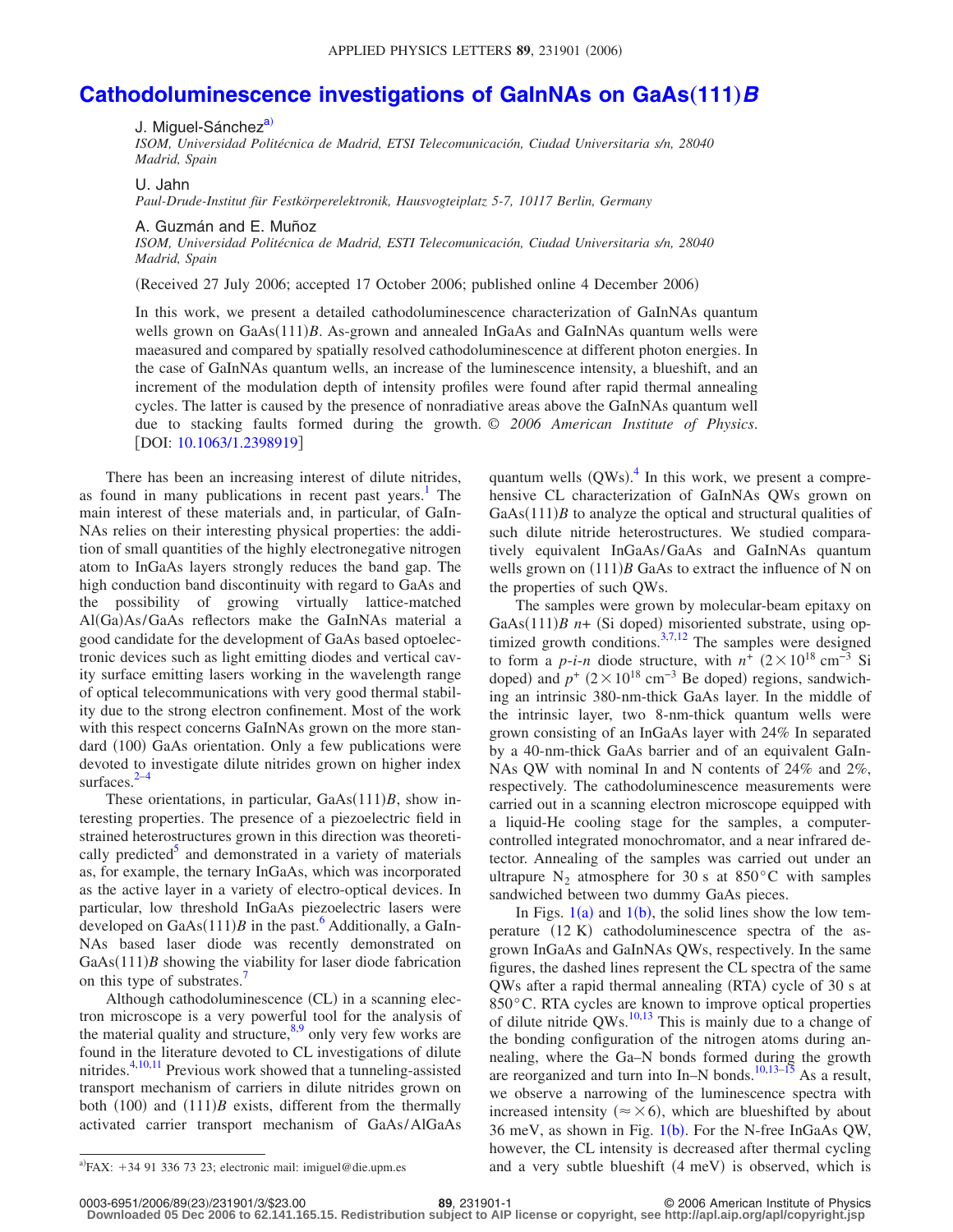<span id="page-1-0"></span>

FIG. 1. Low temperature CL spectra of a 7 nm InGaAs QW (a) and a 7 nm GaInNAs QW (b), as-grown (solid lines) and after a RTA cycle (30 s at 850  $\degree$ C, dashed lines). The arrows indicate the photon energies, at which the line scans of Fig. [2](#page-1-1) were measured.

possibly due to a slight outdiffusion of indium and a respective broadening of the QW. As shown by high-resolution transmission electron microscopy (TEM), outdiffusion of In and N does not occur in GaInNAs QWs during the RTA cycle[.16](#page-2-14)

CL mappings were used in the past to qualitatively ana-lyze the optical emission of diluted nitrides.<sup>4[,11](#page-2-9)</sup> To quantitatively analyze these mappings, we performed CL intensity line profiling for two different CL detection energies corresponding to the emission peaks of the InGaAs and GaInNAs QWs before and after annealing. These low temperature CL line scans are shown in Figs.  $2(a)$  $2(a)$  (InGaAs as grown and annealed) and  $2(b)$  $2(b)$  (GaInNAs as grown and annealed). The line profiles were measured for detection energies  $(E_d)$  set to the high- and low-energy sides of the CL spectra of the QWs as indicated by arrows in Figs.  $1(a)$  $1(a)$  and  $1(b)$ . CL line scans from the as-grown InGaAs QW represented by black symbols in Fig.  $2(a)$  $2(a)$  show significant intensity fluctuations. These fluctuations are similar for the low- and high-energy sides of the spectra, where no anticorrelation between the respective line scans is found. Only very slight short range deviations are shown for the high  $E_d$  CL intensity profile [cf. vertical lines in Fig.  $2(a)$  $2(a)$ ]. These deviations are not found in the annealed InGaAs QW intensity profiles, as seen in the same figure. For the as-grown case of the GaInNAs QW represented by black symbols in Fig.  $2(b)$  $2(b)$ —exhibiting the same indium content, the CL line profiles of the low- and high-energy sides are clearly anticorrelated in several areas of the measured profile. This stronger anticorrelation reflects fluctuations of the confinement energy of the GaInNAs QWs, which is probably caused by spatial fluctuations of the nitrogen composition in the QW after the growth. It is known that the addition of small quantities of N to InGaAs layers causes

<span id="page-1-1"></span>

FIG. 2. Low temperature line profiles of the InGaAs (a) and GaInNAs (b) QWs of the CL intensities for values of the detection energies marked by the dashed arrows in Fig. [1.](#page-1-0) The black symbols show profiles of the as-grown QWs, and the gray symbols those of the annealed samples.

lateral fluctuations of the composition, which enhances the fluctuations of the confinement energy.

After annealing, as seen in Fig.  $2(a)$  $2(a)$ , InGaAs line scans obtained for values of  $E_d$  at the low- and high-energy sides of the CL emission are still strongly correlated; the few fluctuations found in the as-grown sample at the high  $E_d$  not observed at low  $E_d$  were removed by annealing. The observed CL intensity fluctuations from the as-grown and annealed InGaAs QWs do not reflect energy variations: these are caused by general intensity variations of the whole spectrum probably due to an inhomogenous distribution of the nonradiative recombination centers, since no anticorrelations were found in its line scans. In the case of GaInNAs, we can quantitatively discuss the differences between the emission of the as-grown and annealed QWs by defining a difference  $\delta(x)$  between the low- and high-energy CL intensities in the line scans  $[I_{low}(x)$  and  $I_{high}(x)$ , respectively] at position *x* as  $\delta(x) = |I_{\text{low}}(x) - I_{\text{high}}(x)|$ . Taking its mean value  $\delta$  $\delta$  $L = (1/L) \int_0^L \delta(x) dx$  over the measurement distance *L* of the intensity profile, we obtain a quantity, which represents the value of the energy fluctuations in the QWs. This difference  $\delta_{\text{GalnNAs}}$  is strongly increased after annealing (from  $\delta_{\text{GalnNAs}}^{\text{as-grown}}$ = 2240 to  $\overline{\delta_{\text{GalnNAs}}^{annealed}}$  = 22 700): CL intensity profiles at the low and high  $E_d$  still show relevant anticorrelations. Additionally, a stronger root-mean-square modulation depth is found. This modulation depth is defined by  $\delta l_{\text{rms}}/I = \sqrt{\langle (I - \langle I \rangle)^2 \rangle / \langle I \rangle}$ , where *I* is the CL intensity. As mentioned above for GaIn-NAs grown on GaAs (100), a bond reorganization after annealing is reported, $\frac{14,15}{2}$  $\frac{14,15}{2}$  $\frac{14,15}{2}$  and a quantitative reduction of the CL intensity fluctuation was found.<sup>11</sup> Thus, a different mechanism must underlie, which is responsible for the strong

**Downloaded 05 Dec 2006 to 62.141.165.15. Redistribution subject to AIP license or copyright, see http://apl.aip.org/apl/copyright.jsp**